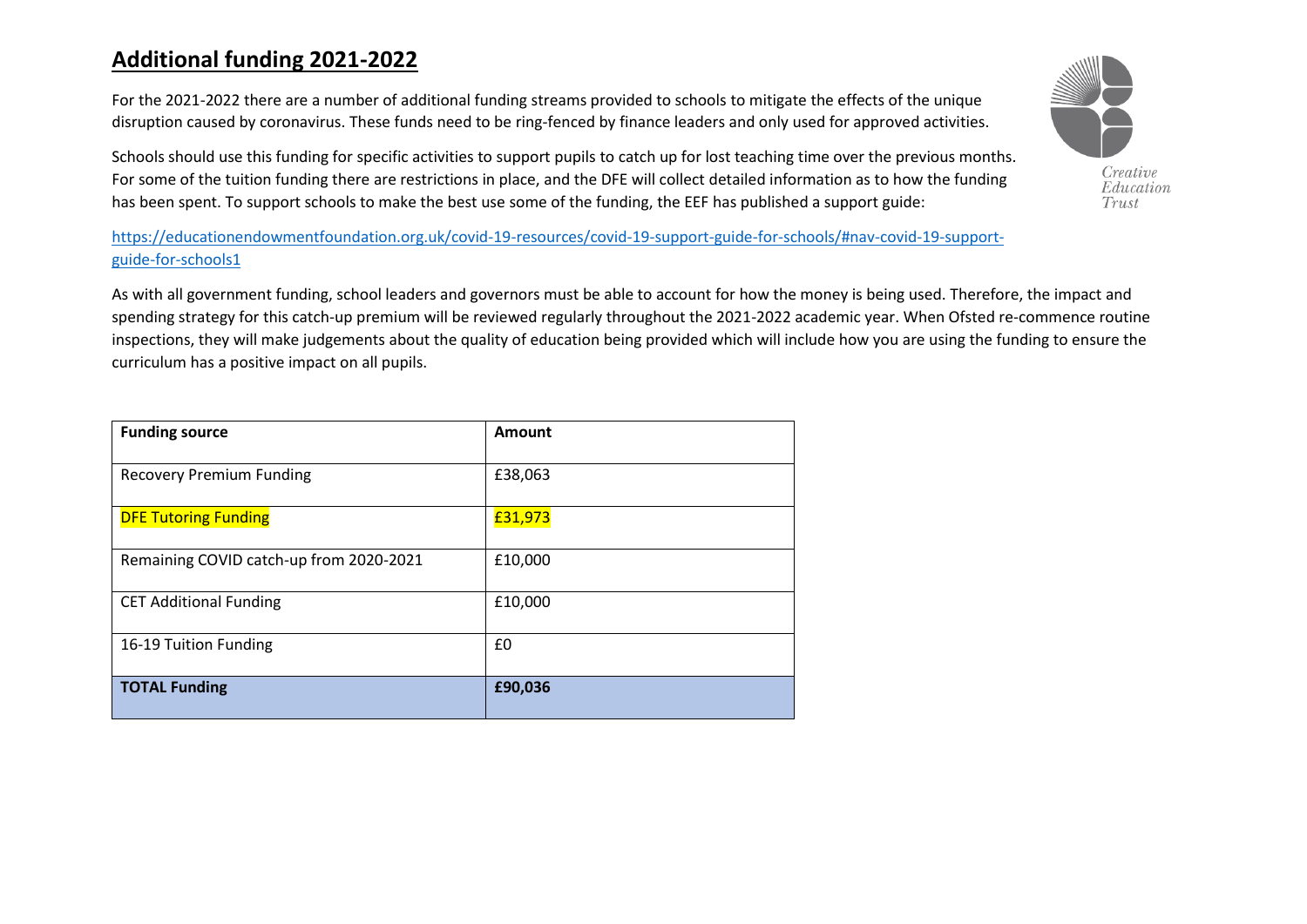## **Additional funding strategy outline**

| <b>ACADEMY NAME</b>                       | Caister Academv   |
|-------------------------------------------|-------------------|
| PRINCIPAL/HEADTEACHER                     | <b>Ben Driver</b> |
| <b>CHAIR OF ACADEMY IMPROVEMENT BOARD</b> | Luke Bowers       |
| AMOUNT OF ADDITIONAL FUNDING              | £90,036           |

| <b>Strategy Area</b>     | <b>Specific strategy</b>                                                                                                    | <b>Success criteria</b>                                                              | <b>Evaluation</b>     | <b>COST</b> | Impact                                                                                                              |
|--------------------------|-----------------------------------------------------------------------------------------------------------------------------|--------------------------------------------------------------------------------------|-----------------------|-------------|---------------------------------------------------------------------------------------------------------------------|
| Targeted approaches      | <b>Teacher intervention</b><br>additional x1<br>mathematics teacher<br>$-75%$                                               | <b>Extra intervention</b><br>class in mathematics<br>to raise student<br>attainment. | <b>Fully complete</b> | £31,851     | Monitoring mock results throughout the year.<br>Result outcomes at the end of the academic<br>year for mathematics. |
| Targeted approaches      | Subject assistant<br>support                                                                                                | To close the gap with<br>regards to student<br>attainment within year<br>11.         | Fully complete        | £16,804     | Monitoring mock results throughout the year.<br>Result outcomes at the end of the academic<br>year.                 |
| Targeted approaches      | Year 11 mathematics<br>intervention sessions<br>$-x1$ mathematics<br>teacher $-25%$                                         | Extra intervention<br>classes in mathematics<br>to raise student<br>attainment.      | Fully complete        | £10,617     | Monitoring mock results throughout the year.<br>Result outcomes at the end of the academic<br>year for mathematics. |
| Whole school<br>strategy | Departmental catch-<br>up resources. For<br>example, interactive<br>homework licences,<br>workbooks, revision<br>guides etc | To close the student<br>attainment gap.                                              | Partially<br>complete | £10,000     | Monitoring formative and summative<br>assessments throughout the year.<br>Feedback from curriculum leaders.         |
| Whole school<br>strategy | <b>Additional chrome</b><br>books                                                                                           | All students have<br>computer access to<br>complete coursework<br>catch up.          | Partially<br>complete | £10,000     | Completion of coursework modules.                                                                                   |
| Targeted approaches      | EAL catch-up<br>programme - Flash<br>Academy                                                                                | For students to<br>graduate from the<br>programme being able<br>to fully access all  | Partially<br>complete | £1,500      | Regular testing on the Flash programme<br>throughout the year to monitor progress.                                  |